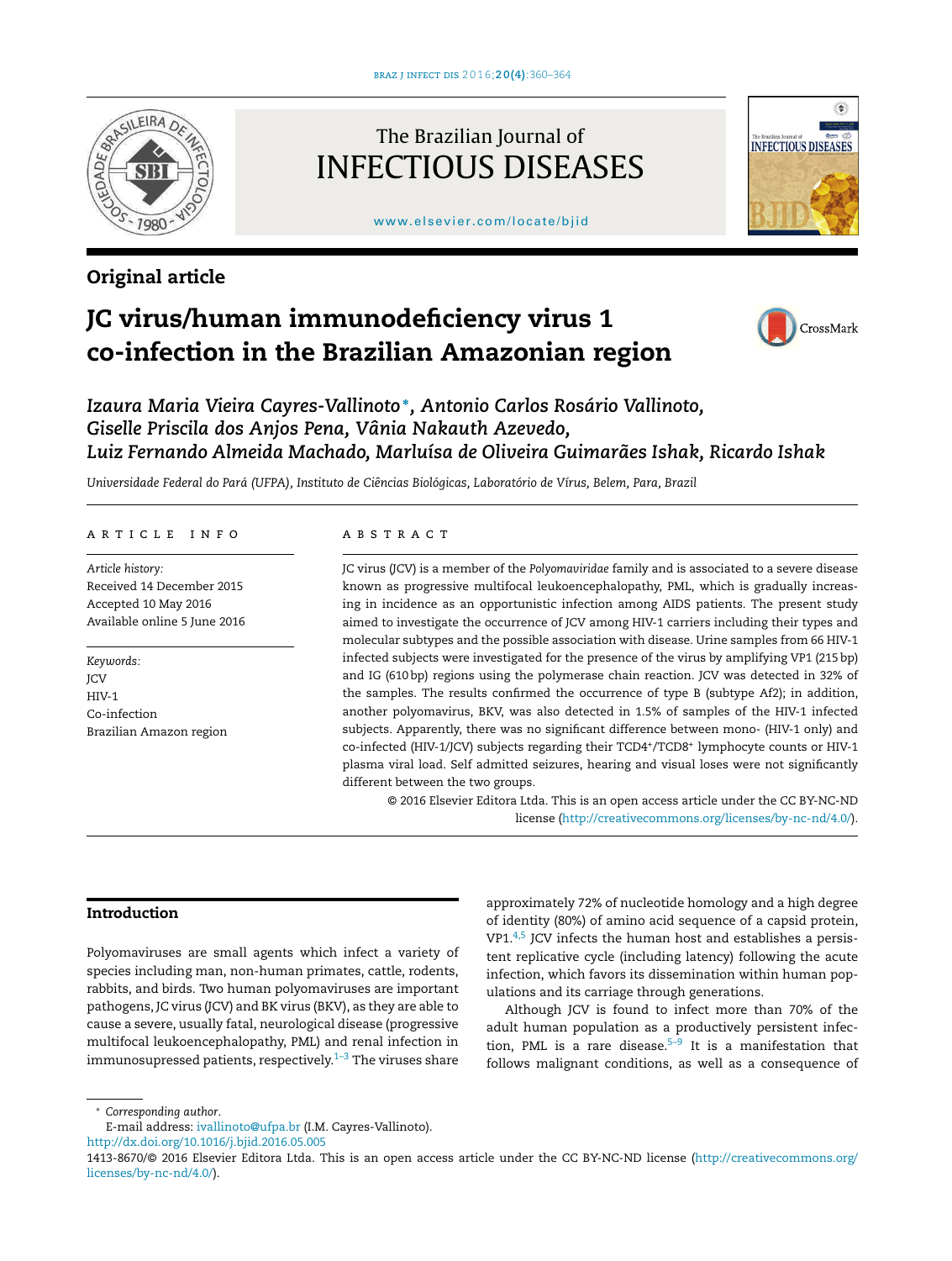primary or secondary immunodeficiencies, particularly in acquired immunodeficiency syndrome (AIDS). The emergence of human immunodeficiency virus 1 (HIV-1) infection elicited an additional interest in JCV with the frequent finding of HIV-1 carriers co-infected with JCV.<sup>[10](#page-3-0)</sup> The incidence of PML is gradually increasing among AIDS patients, initially as a consequence of the increase of HIV-1 infections, and secondly, as an increase in life expectancy as a result of better antiretroviral drugs. $10$  JCV infects HIV-1 carriers and is one of the major opportunistic infections of the central nervous system.[11–15](#page-3-0) In our previous study we described JCV and BKV infections among Amerindian tribes, Afro-descendant communities, as well as in the urban area of Belém, state of Para, north of Brazil.<sup>[16](#page-4-0)</sup> The results showed a large genetic variability of strains circulating in the region, infecting a large group of individuals. The presence of European, Asiatic, and African subtypes associated to the ethnic origin of the population samples investigated highlighted the idea that JCV is a good marker for studying the early migration of human populations, reflecting their early and late history.

The present study aimed to describe the occurrence of JCV, including their types and molecular subtypes among HIV-1 carriers and the possible association with neurological disease.

# Materials and methods

#### *Population examined*

A cross-sectional study was performed, using a convenience sample which included 66 HIV-1 infected persons. A single urine sample was obtained from HIV-1 infected persons residing in the city of Belém, attending the University Hospital João de Barros Barreto (HUJBB), for their routine clinical care, and laboratory follow-up determinations of TCD4<sup>+</sup> /TCD8<sup>+</sup> lymphocyte counts and HIV-1 plasma viral load (HPVL). All patients were receiving antiretroviral therapy (ART) at the time of sample collection. The duration of ART ranged from one to seven years. Half of them were on ART for no more than five years, with mean and median values of four years. The project was approved by the Ethics Committee of the University Hospital Joao de Barros Barreto (Protocol Number 2092/05). The participants were briefed about the project and those who accepted to take part signed an informed consent. All patients were adults (18 years or older) and were capable to provide answers to a questionnaire which included questions regarding demographic, social and cultural aspects of their life style. The patients were also asked to inform, over common neurological events which are usually considered as baseline symptoms associated to JCV infection, at least once, since their initial diagnosis of HIV-1 infection.

# *Quantification of HPVL and TCD4<sup>+</sup> /TCD8<sup>+</sup> lymphocyte counts*

HPVL was determined by the bDNA method (VERSANT® HIV-1 RNA 3.0 Assay bDNA "Versant Assay", Siemens, USA) following the manufacturer's directions. Whole blood samples were processed within four hours of collection for the determination of TCD4+ counts by flow cytometry (FacsCount, Becton & Dickinson, San Jose, CA, USA) using the FacsCount<sup>TM</sup> Reagents immunomonitoring kit, following the protocol recommended by the manufacturer (Becton Dickinson, San Jose, CA, USA). Both procedures were routinely conducted at the Virology Laboratory, which is one of the National Reference Laboratory for the two determinations.

### *Urine sample collection and DNA extraction*

Urine samples (50 mL) were collected in specific vial collectors and transported to the Virology Laboratory of the Institute of Biological Sciences of the Universidade Federal do Para (ICB/UFPA) and stored at −20 °C until assaying for JCV infection. The urine samples were centrifuged at 5000 rpm for 15 min, the urinary sediment washed three times with sterile saline solution and the cell pellet used for DNA extraction according to the protocol using the EZ-DNA kit (Gentra Systems, Inc., Minneapolis, MN, USA), as previously described.[16](#page-4-0)

#### *Molecular analysis*

Polymerase chain reaction – PCR was performed for amplification of the VP1 gene (215 bp) and the genomic region IG (610 bp) of JCV, using a thermocycler (Mastercycler Personal, Eppendorf, Germany), and the amplified products were subjected to purification for subsequent sequencing analysis of the nucleotide bases, as previously described.<sup>[16](#page-4-0)</sup>

### *Sequencing and subtype analysis*

The amplified products of the IG region were used for determining genetic relationships among the strains detected and those recorded in Genbank database. The amplified fragments were submitted to a direct sequencing assay (both forward and reverse) according to the protocol of the ABI Prism Dye Terminator Cycle Sequencing Ready Kit (Life Technologies, Foster City, CA, USA) and the products were loaded on the ABI Prism 310 DNA Sequencer (Life Technologies, Foster City, CA, USA). The nucleotide sequences were used together with other JCV sequences available in the Genbank as previously described. $16$  Nucleotides sequences obtained in the present study are available in the Genbank databases under the accession numbers KR062063, KR062064 and KR062065 and were submitted to Basic Local Alignment Search Tool – Blast ([http://blast.ncbi.nlm.nih.gov/Blast.cgi\)](http://blast.ncbi.nlm.nih.gov/Blast.cgi) aiming to identify the virus subtype.

#### *Statistical analysis*

The frequency of HIV-1/JCV co-infection was estimated by direct counting. To determine whether the variables TCD4<sup>+</sup>, TCD8<sup>+</sup> and HIV-1 viral load followed a normal distribution, D'Agostino's test was used, and the mean values of the laboratory markers were compared using ANOVA. A p-value <0.05 was considered statistically significant using the BioEstat 5.0 software.[17](#page-4-0)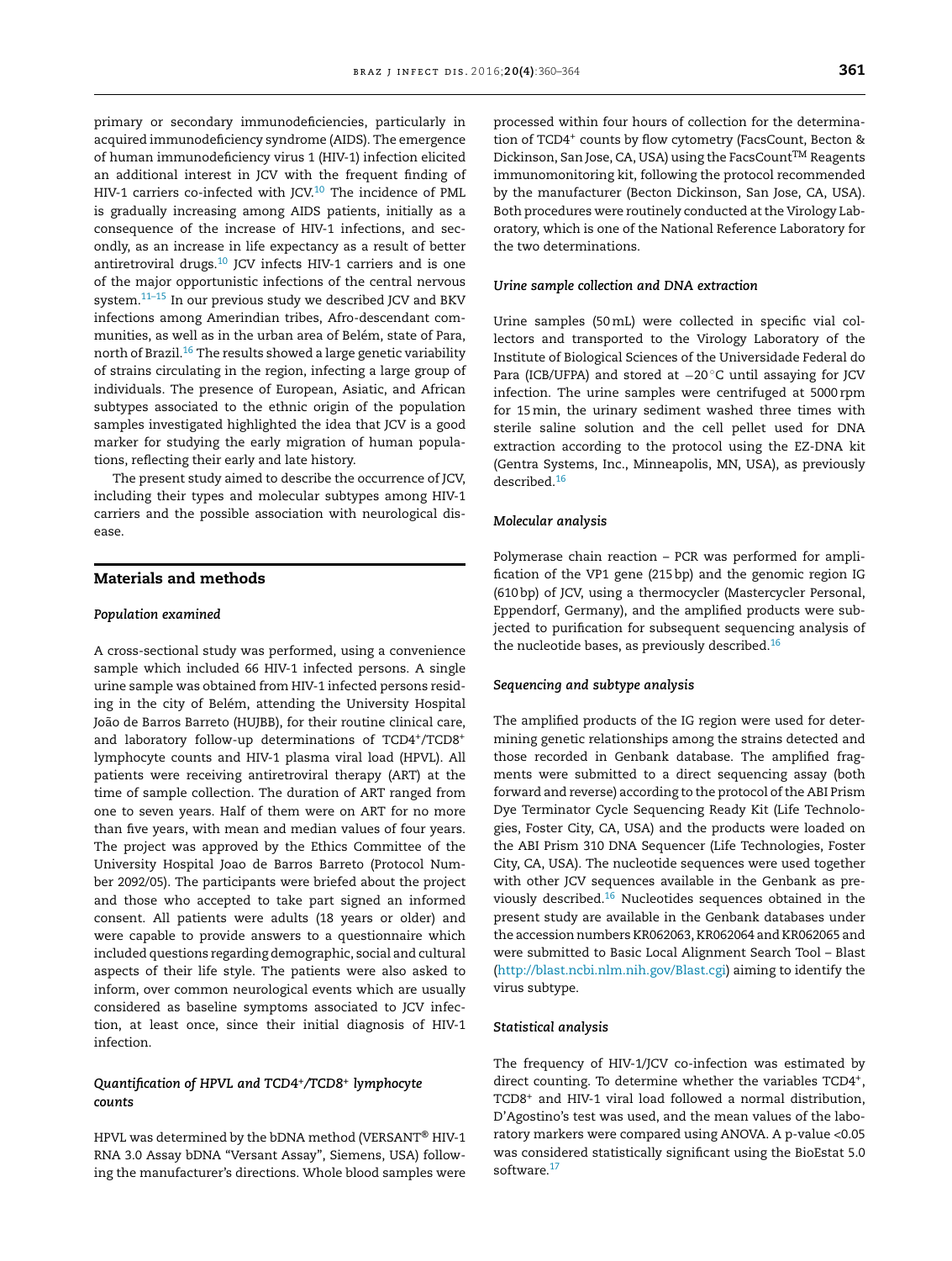| $11 - 20$      |           |          |          |
|----------------|-----------|----------|----------|
| $21 - 30$      | 10        | 6        | 16       |
| $31 - 40$      | 18        | 9        | 27       |
| $41 - 50$      | 10        |          | 14       |
| $>50$          | 3         |          |          |
| No information | २         |          |          |
| Total          | 44 (66.7) | 22(33.3) | 66 (100) |

Table 1 – Distribution of HIV-1 carriers investigated for

Age range Male (%) Female (%) Total (%)

JCV infection according to sex and age.

# Results

JCV infection was investigated in 66 urine samples of HIV-1 carriers, outpatients and inpatients, attending the University Hospital. Table 1 shows that most of the patients were male (66.7%), within the age range of 21–50 years old (86.4%).

Amplification of VP1 was obtained in 21 (32%) samples (18 males and 3 females) and 11 of them amplified the two regions, VP1 and IG. Sequencing of nine samples from IG region submitted to Basic Local Alignment Search Tool – Blast ([http://blast.ncbi.nlm.nih.gov/Blast.cgi\)](http://blast.ncbi.nlm.nih.gov/Blast.cgi) were identified as belonging to type B, subtype Af2, with 100% identity, confirming the JCV/HIV-1 co-infection. The molecular analysis also showed the amplification of a nucleotide sequence of 541 bp, characteristic of BKV polyomavirus, showing 97.4% identity with KOM-3 line and a co-infection BKV/HIV-1 in 1.5%.

TCD4<sup>+</sup> and TCD8<sup>+</sup> lymphocyte counts and HPVL (Fig. 1) were compared between the mono-infected (HIV-1 only) and co-infected (JCV/HIV-1) patients. The average counts of TCD4<sup>+</sup> were 130.61 and 105.25 cells/mL (*p* = 0.5649), and the values for TCD8<sup>+</sup> were 589.97 and 679.66 cells/mL (*p* = 0.2416), respectively. The mean values for HPVL ( $log_{10}$ ) were 4.563 and 4.867 (*p* = 0.5605), respectively (Fig. 1).

Neurological events were investigated regarding the presence of seizures, as well as, hearing and vision losses (Table 2). The presence of these baseline symptoms at least once after laboratory diagnosis of HIV-1 infection were admitted by 46.3% and 52.6%, of the mono and double infected individuals,

#### Table 2 – Frequency of self-admitted neurological alterations among HIV-1 carriers and co-infected with JCV.

| Clinical symptoms                | $HIV-1$<br>carriers<br>$(\%)$ | JCV/HIV-1<br>coinfected (%) | Total     |
|----------------------------------|-------------------------------|-----------------------------|-----------|
| With neurological<br>symptoms    | 19 (46.3)                     | 10(52.6)                    | 29 (48.3) |
| Without neurological<br>symptoms | 22(53.7)                      | 9(47.4)                     | 31(51.7)  |
| Total                            | 41 (100)                      | 19 (100)                    | 60 (100)  |
| $\chi^2$ = 0.031; p = 0.860.     |                               |                             |           |

respectively, but the difference between the frequencies was not significant  $(p = 0.860)$ .

#### Discussion

The information obtained from HIV-1 carriers were sufficient to establish the socio demographic variables and indicate possible trends of the infection. The age range observed (20–60 years) was in agreement with the epidemic in Brazil. $^{18}$  $^{18}$  $^{18}$ Similar results were seen in the USA with patients with non-Hodgkin's lymphoma, HIV-1 negative patients, $19$  and healthy Koreans.[20–23](#page-4-0) It is believed that JCV infection occurs early in life and therefore it is necessary to monitor the upsurge of disease among healthy individuals or with associated pathologies within different population groups as the virus prevalence is usually high.[5,6,8,9](#page-3-0)

Infection was defined by the presence of two codifying genomic regions, VP1 and IG, which have been fairly correlated with seroepidemiological information among different populations. $23-27$  The variation of prevalence rates are also commonly observed among HIV-1 carriers. The present work showed 32% prevalence of co-JCV/HIV-1 infection, which is similar to that reported by others among HIV-1 carriers with or without LPM.[7,8,28–32](#page-3-0) The search for the virus in other biological



Fig. 1 – Comparison of the mean values of (A) TCD4+, (B) TCD8+ lymphocyte counts and (C) mean of HIV-1 viral load between HIV-1 and HIV-1/JCV infected patients.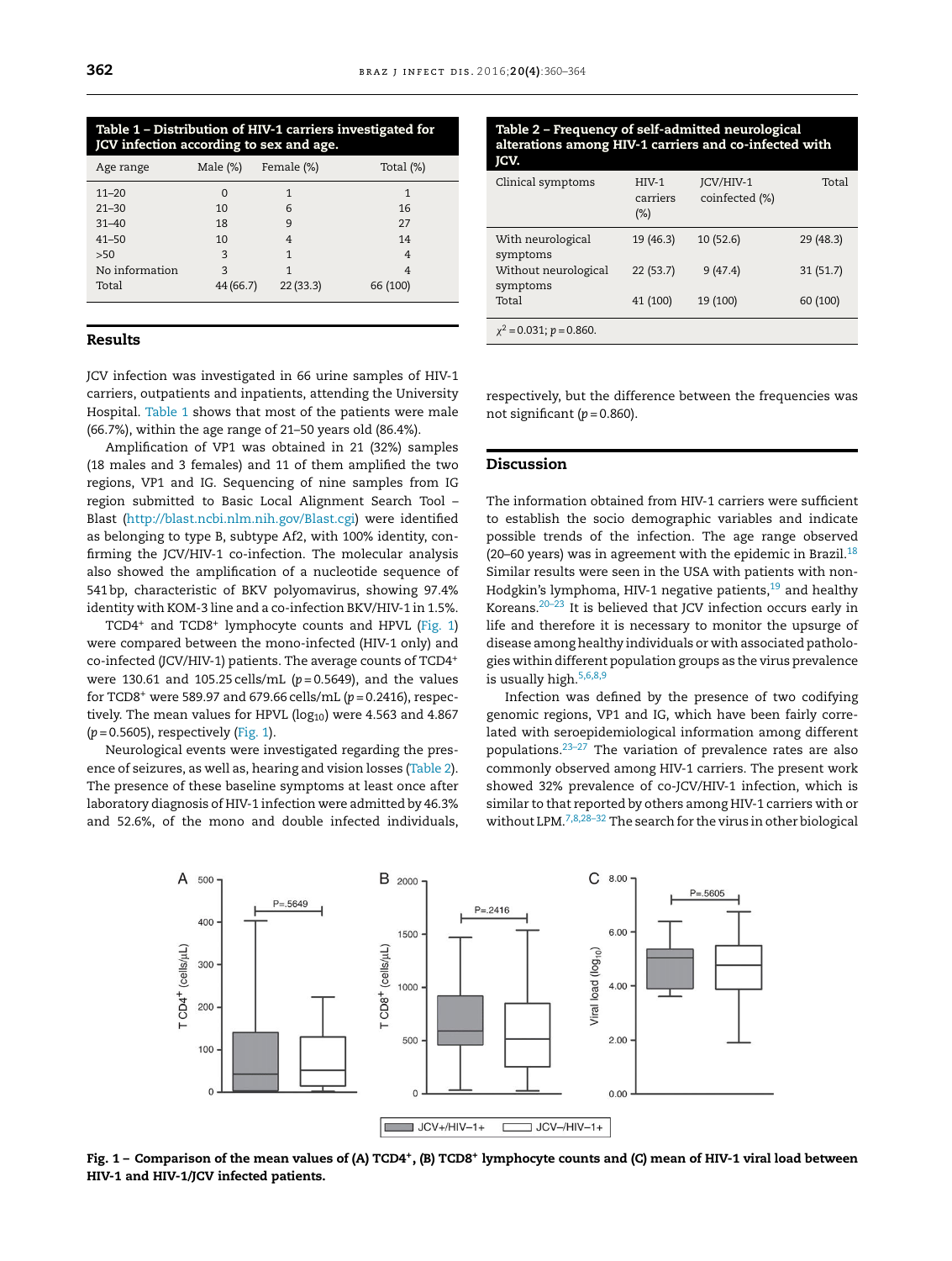<span id="page-3-0"></span>fluids including urine, plasma, liquor and cerebral tissue did not increase significantly the prevalence of JCV.<sup>[30](#page-4-0)</sup>

Higher prevalence rates have been reported in Brazil in the CSF of HIV-1 carriers,  $33$  in Germany, in the blood,  $34$  in France, in brain tissue and blood<sup>[35,36](#page-4-0)</sup> and in Italy, where very high and very low rates were described in the CSF of HIV-1 carriers.[37,38](#page-4-0)

Co-infection with BKV is also a commonly reported finding among HIV-1 infected persons. $8,39,40$  There was only one BKV/HIV-1 co-infected person in the examined group, in contrast to what has been reported by other. The presence of BKV has been previously reported in our geographical area in Afro-descendants living in the region of Rio Trombetas, Para,  $\!6$ among renal patients and the general population of urban centers.[41](#page-4-0) The low prevalence of BKV indicates its low levels of dissemination.

HIV-1 infection was more frequent among males, which is consistent with the overall epidemic in Brazil.<sup>[18](#page-4-0)</sup> The observation of sex and age distribution of HIV-1 carriers or not, were described by seven laboratories from England and Wales, $7$ among aborigenes from Central Africa (pigmies and Bantus), in patients from general hospital in Australia, including immunocompromised persons, $27$  and in Brazil<sup>[40](#page-4-0)</sup> but there were no statistically significant differences of prevalence between sexes.

TCD4<sup>+</sup> and TCD8<sup>+</sup> lymphocyte counts, as well as, HIV-1 viral load were not different between mono- and double-infected subjects, which is a common finding,  $8,39,40,42$  suggesting that the frequency of JCV shedding may not be influenced or altered by the immunodeficiency process, but it remains a matter of controversy yet to be defined.

The investigation of possible disease among the examined group was approached by a self-admitted present or past common symptoms of major perception, including seizures, hearing and vision losses. There was no difference between the frequencies found among the mono- and double-infected groups. Although JCV is a major opportunistic infection of the CNS,<sup>11-15,43</sup> PML is not commonly reported in Brazil.<sup>[40](#page-4-0)</sup> Either we are not performing the correct diagnosis of minor and major symptoms of PML, or reactivation of the virus, although a common feature, is without clinical consequences in HIV-1 infected persons in the North and Southeast regions of the country.

Until now, there have been few reports of JCV and BKV of either mono-infection or HIV-1 co-infection in Brazil. The results obtained, so far, show a large frequency of excretion of JCV and sometimes of BKV. The clinical consequences of the infections with both viruses should not be ignored and should deserve a deeper look into the actual clinical and epidemiological picture, including the improvement and dissemination of laboratory diagnosis of both infections.

#### Funding

The present study was fully supported by grants from the STD/AIDS and Hepatitis Department, Ministry of Health/UNESCO, and the Brazilian National Council for Scientific and Technological Development (CNPq).

# Conflicts of interest

The authors declare no conflicts of interest.

# Acknowledgments

We thank the subjects and send them our best wishes.

#### references

- 1. Padgett BL, Walker DL, Zurhein GM, et al. Cultivation of Papova-like virus from human brain with progressive multifocal leucoencephalopathy. Lancet. 1971;1:1257–60.
- 2. Gardner SD, Field AM, Coleman DV, Hulme B. New human Papovavirus (BK) isolated from urine after renal transplantation. Lancet. 1971;1:1253–7.
- 3. White MK, Khalili K. Polyomaviruses and human cancer: molecular mechanisms underlying patterns of tumorigenesis. Virology. 2004;324:1–16.
- 4. Hale AD, Bartkevioiute D, Dargevioiute A, et al. Expression and antigenic characterization of the major capsid proteins of Human Polyomaviruses BK and JC in *Saccharomyces cerevisiae*. J Virol Methods. 2002;104:93–8.
- 5. Mcnees AL, White ZS, Zanwar P, et al. Specific and quantitative detection of Human Polyomaviruses BKV, JCV, and SV 40 by real time PCR. J Clin Virol. 2005;34:52–62.
- 6. Gee GV, Manley K, Atwood WJ. Derivation of a JC virus-resistant human glial cell line: implications for the identification of host cell factors that determine viral tropism. Virology. 2003;314:101–9.
- 7. Knowles WA, Sasnauskas K. Comparison of cell culture-grown JC virus (primary human fetal glial cells and the JCI cell line) and recombinant JCV VP1 as antigen for the detection of anti-JCV antibody by haemagglutination inhibition. J Virol Methods. 2003;109:47–54.
- 8. Behzad-Behbahani A, Klapper PE, Vallely PJ, et al. Detection of BK virus and JC virus DNA in urine samples from immunocompromised (HIV-infected) and immunocompetent (HIV-non-infected) patients using polymerase chain reaction and microplate hybridization. J Clin Virol. 2004;29:224–9.
- 9. Ryschkewitsch C, Jensen P, Hou J, et al. Comparison of PCR-southern hybridization and quantitative real-time PCR for the detection of JC and BK viral nucleotide sequences in urine and cerebrospinal fluid. J Virol Methods. 2004;121:217–21.
- 10. Henmi C, Sawa H, Iwata H, et al. Establishment of an immunoscreening system using recombinant VP1 protein for the isolation of a monoclonal antibody that blocks JC virus infection. Biochem Biophys Res Commun. 2005;327:242–51.
- 11. Sacktor N. The epidemiology of human immunodeficiency virus-associated neurological disease in the era of highly active antiretroviral therapy. J Neurovirol. 2002;8:115–21.
- 12. Berger Jr. Progressive multifocal leukoencephalopathy in acquired immunodeficiency syndrome: explaining the high incidence and disproportionate immunosuppressive conditions. J Neurovirol. 2003;9:38–41.
- 13. D'Arminio-Monforte A, Cinque P, Mocroft A, et al. Changing incidence of central nervous system diseases in the EuroSIDA cohort. Ann Neurol. 2004;55:320–8.
- 14. Vidal JE, Penalva de Oliveira AC, Fink MC, et al. Aids-related progressive multifocal leukoencephalopathy: a retrospective study in a referral center in São Paulo, Brazil. Rev Inst Med Trop. 2008;50:209–12.